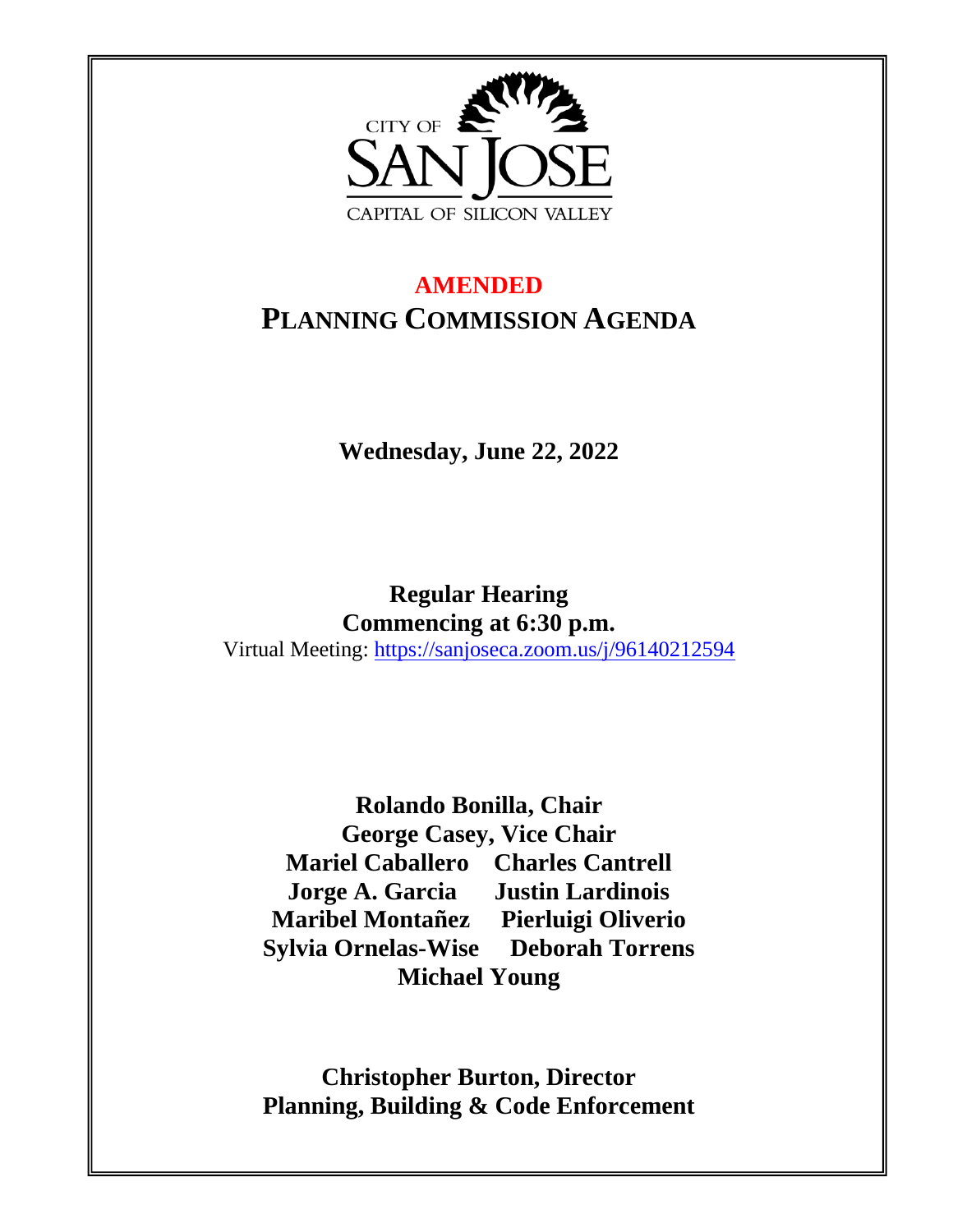#### **\* COVID-19 NOTICE \***

Consistent with AB 361 and City of San Jose Resolution Nos. 79485, 80237, 80266, 80290, 80323, 80343, 80363, 80400, 80445, 80481 and 80507, this meeting will not be physically open to the public and the Planning Commission Members will be teleconferencing from remote locations.

The Planning Commission is meeting via teleconference from remote locations in accordance with state and local orders and measures taken as a result of the Covid-19 pandemic.

#### **How to submit written Public Comment before the Planning Commission meeting:**

Send email to [planningsupportstaff@sanjoseca.gov](mailto:planningsupportstaff@sanjoseca.gov) by 1:00 p.m. the day of the meeting. Those emails will be attached to the item on the Agenda. Please identify the Agenda Item Number in the subject line of your email. Public correspondence received after 1:00 p.m. may not be considered by the Commission due to time constraints. Public comments received after 1:00 p.m. should be presented during the hearing.

#### **How to provide spoken Public Comment during the Planning Commission Meeting:**

- 1. By Phone: (888) 475 4499. Webinar ID is 961 4021 2594. Click \*9 to raise a hand to speak. Click  $*6$  to unmute when called. Alternative phone numbers are: US:  $+1$  (213) 338-8477 or  $+1$ (408) 638-0968 or (877) 853-5257 (Toll Free)
- 2. Online at:<https://sanjoseca.zoom.us/j/96140212594>
	- a. Use a current, up-to-date browser: Chrome 30+, Firefox 27+, Microsoft Edge 12+, Safari 7+. Certain functionality may be disabled in older browsers including Internet Explorer. Mute all other audio before speaking. Using multiple devices can cause an audio feedback.
	- b. Enter an email address and name. The name will be visible online and will be used to notify you that it is your turn to speak.
	- c. When the Commission calls for the item on which you wish to speak, click on "raise hand." Speakers will be notified shortly before they are called to speak.
	- d. When called, please limit your remarks to the time limit allotted.

Before or during the Planning Commission meeting, if you have any questions or trouble logging into the Zoom meeting please email PlanningSupportStaff@sanjoseca.gov or call Support Staff at 408-535-3505 for assistance.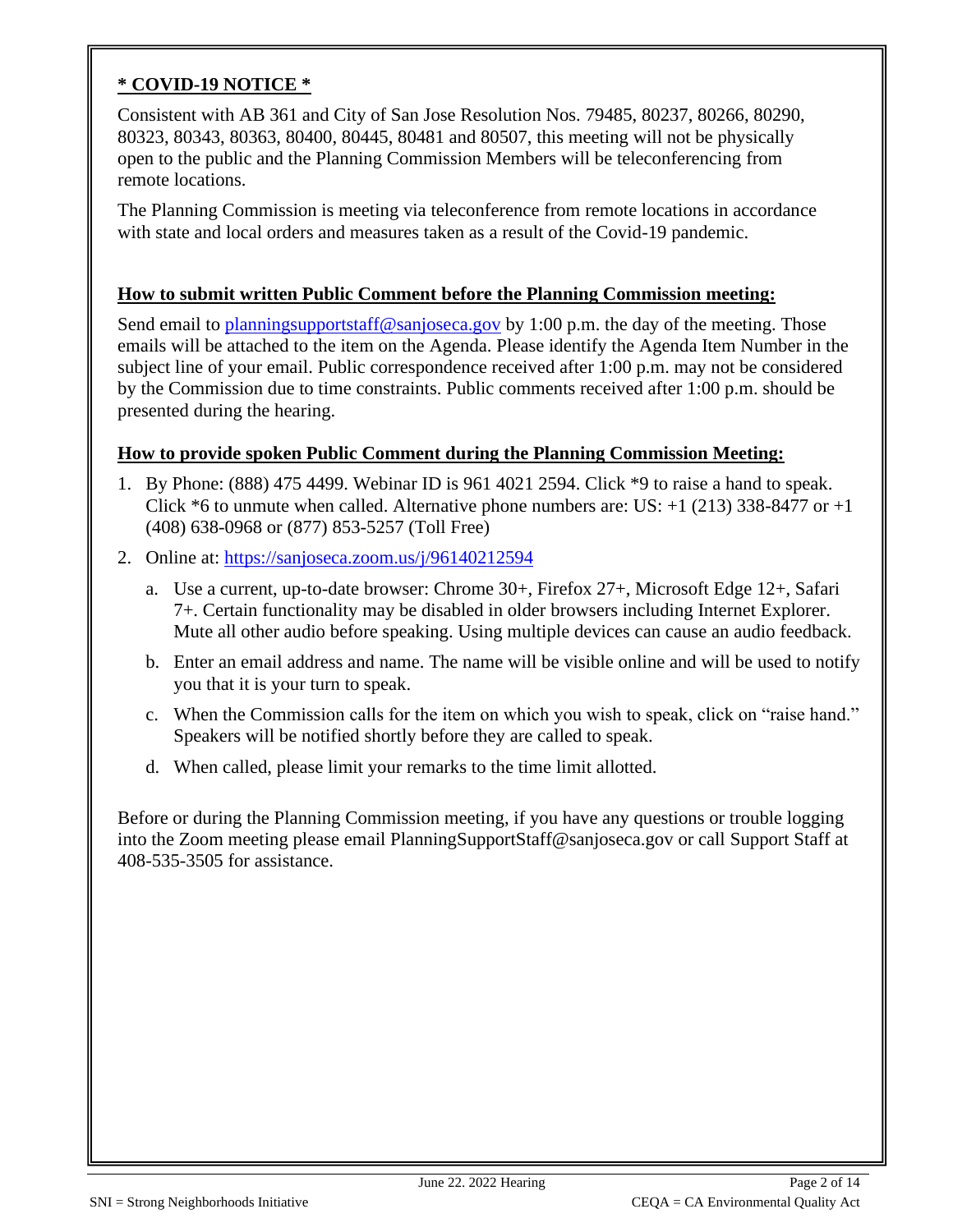#### **NOTICE**

To request an alternative format agenda under the Americans with Disabilities Act for Citysponsored meetings, events or printed materials, please call Support Staff at 408-535-3505 or 1- 800-735-2992 (TTY), as soon as possible, but at least three business days before any meeting or event. Accommodations: Any member of the public who needs accommodations should email the ADA Coordinator at ADA@sanjoseca.gov or by calling (408) 535-8430.

#### **SUMMARY OF HEARING PROCEDURES**

The procedure for this hearing is as follows:

- After the staff report, applicants, and appellants may make a 5-minute presentation.
- The meeting technician will connect persons who desire to speak to the commission to the meeting so they can be heard.
- Each speaker will have two minutes. Speakers using a translator will have four minutes.
- After the public testimony, the applicant and appellant may make closing remarks for an additional five minutes.
- Planning Commissioners may ask questions of the speakers. Response to Commissioner questions will not reduce the speaker's time allowance.
- The public hearing will then be closed and the Planning Commission will take action on the item. The Planning Commission may request staff to respond to the public testimony, ask staff questions, and discuss the item.

**If you challenge these land use decisions in court, you may be limited to raising only those issues you or someone else raised at this public hearing or in written correspondence delivered to the City at, or prior to, the public hearing.** 

**The Planning Commission's action on re-zonings, pre-zonings, General Plan Amendments and Code Amendments is only advisory to the City Council. The City Council will hold public hearings on these items.** Section 20.120.400 of the Municipal Code provides the procedures for legal protests to the City Council on re-zonings and pre-zonings. The Planning Commission's action on Conditional Use Permits is appealable to the City Council in accordance with Section 20.100.220 of the Municipal Code. Agendas and all staff reports for this meeting may be accessed at: [https://www.sanjoseca.gov/your](https://www.sanjoseca.gov/your-government/departments-offices/planning-building-code-enforcement/planning-division/commissions-and-hearings/planning-commission/agendas-minutes-2020)[government/departments-offices/planning-building-code-enforcement/planning-division/commissions-and](https://www.sanjoseca.gov/your-government/departments-offices/planning-building-code-enforcement/planning-division/commissions-and-hearings/planning-commission/agendas-minutes-2020)[hearings/planning-commission/agendas-minutes-2020](https://www.sanjoseca.gov/your-government/departments-offices/planning-building-code-enforcement/planning-division/commissions-and-hearings/planning-commission/agendas-minutes-2020)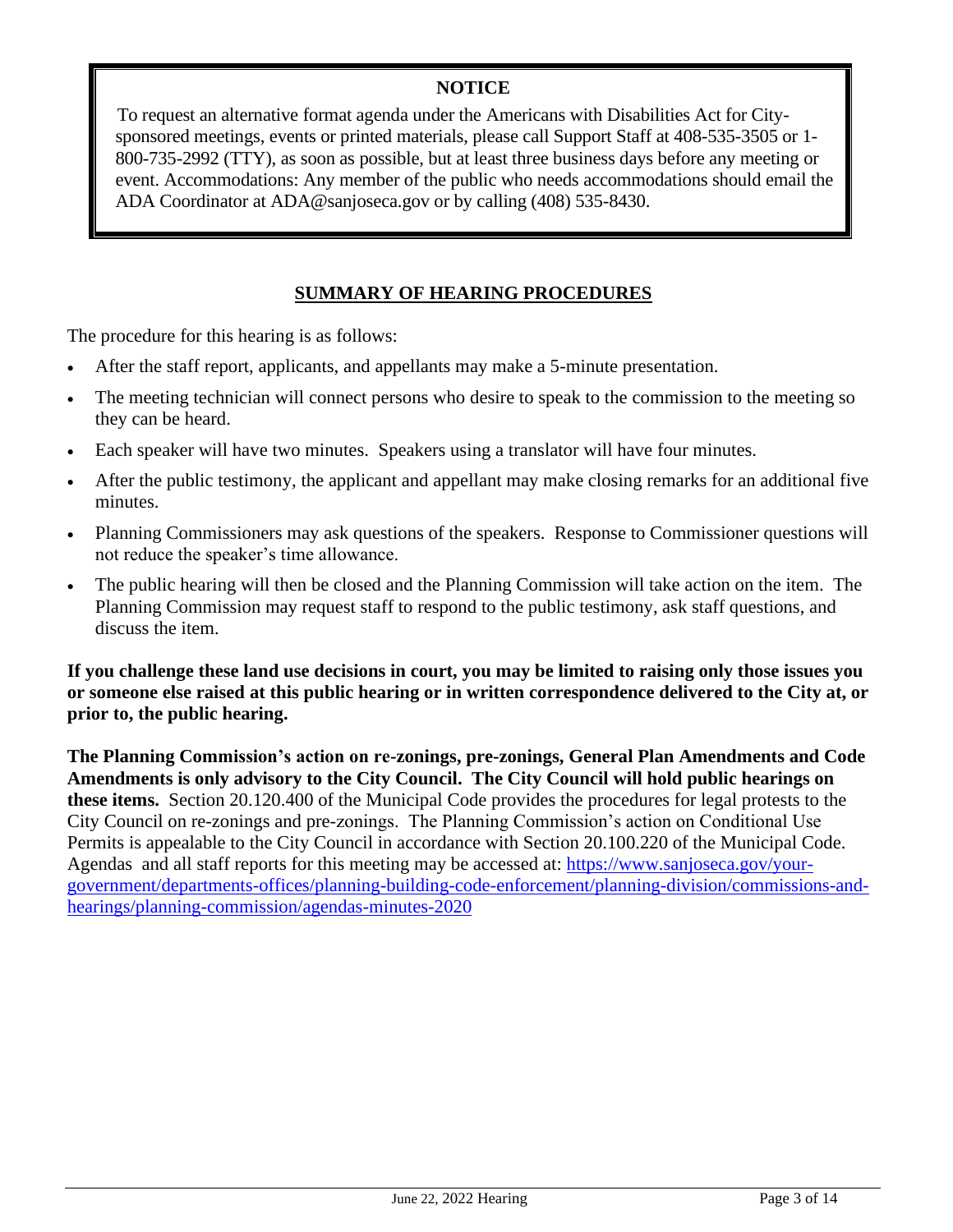## **AGENDA ORDER OF BUSINESS**

### **WELCOME**

Welcome to the Planning Commission Meeting*.* This meeting is being held via Zoom Conference Call due to the COVID-19 crisis. Members of the public may participate by following the instructions listed on the Agenda. You may also view and listen to the meeting on live stream Cable TV, Granicus, and YouTube.

## **ROLL CALL**

### **SUMMARY OF HEARING PROCEDURES**

### **1. CALL TO ORDER & ORDERS OF THE DAY**

## **2. PUBLIC COMMENT**

Public comments to the Planning Commission on non-agendized items. Please use the 'raise hand' feature in Zoom or click \*9 to raise a hand to speak. Each member of the public may address the Commission for up to two minutes. The commission cannot take any formal action without the item being properly noticed and placed on an agenda. In response to public comment, the Planning Commission is limited to the following options:

- Responding to statements made or questions posed by members of the public; or
- Requesting staff to report back on a matter at a subsequent meeting; or
- Directing staff to place the item on a future agenda.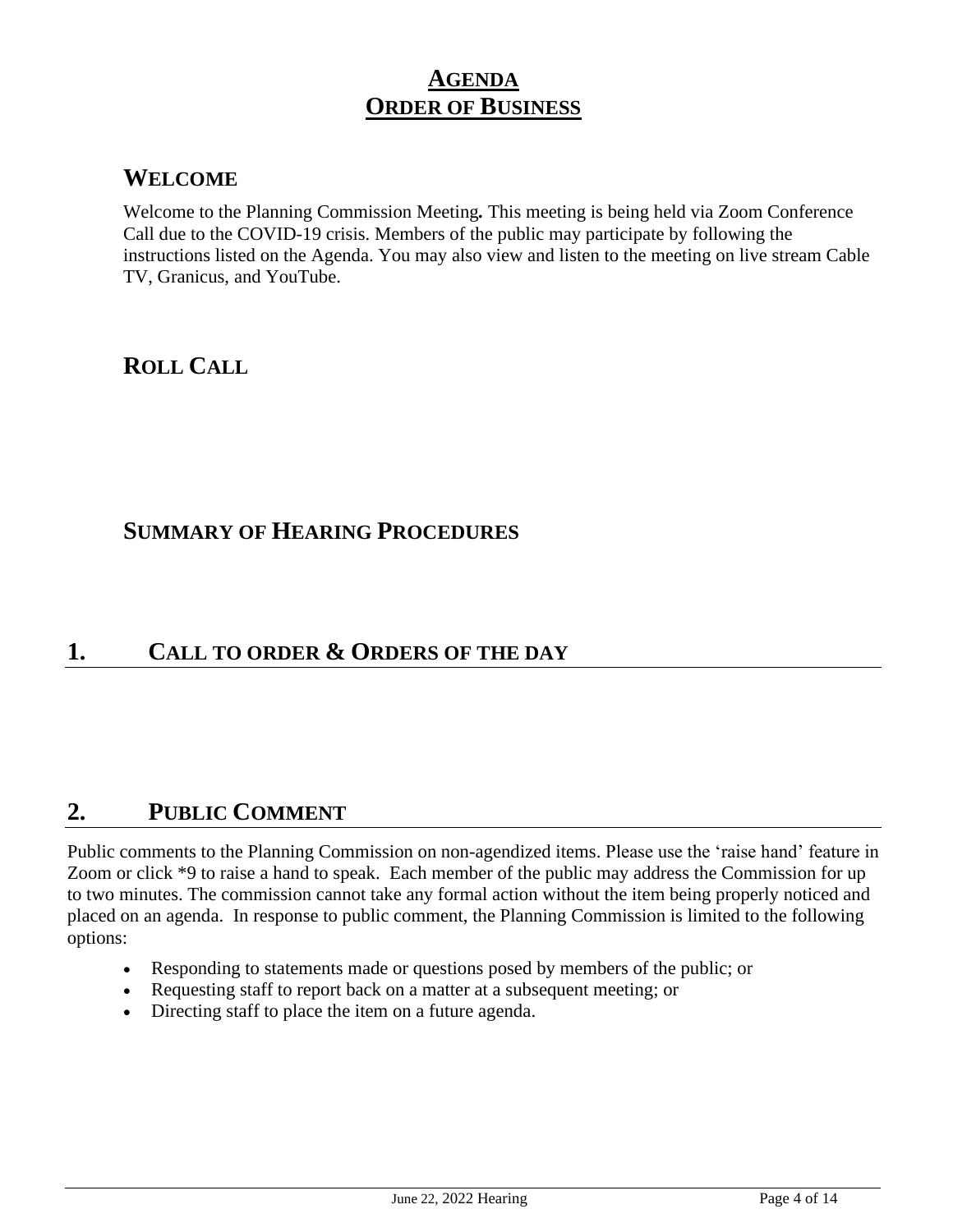## **3. DEFERRALS AND REMOVALS FROM CALENDAR**

Any item scheduled for hearing this evening for which deferral is being requested will be taken out of order to be heard first on the matter of deferral or removal.

Staff will provide an update on the items for which deferral and removal is being requested. If you want to change any of the deferral dates recommended or speak to the question of deferring or removing these or any other items, please use the 'raise hand' feature in Zoom or click \*9 to raise a hand to speak.

#### **No items**

## **4. CONSENT CALENDAR**

Notice to the public: There will be no separate discussion of individual Consent Calendar items as they are considered to be routine and will be adopted by one motion. If a member of the Commission requests debate, separate vote or recusal on a particular item, that item may be removed from the Consent Calendar by the Chair and considered separately. The public may comment on the entire Consent Calendar and any items removed from the Consent Calendar by the Chair.

Staff will provide an update on the consent calendar. If you wish to speak on one of these items individually, please use the 'raise hand' feature in Zoom or click \*9 to raise a hand to speak.

- a. Review and Approve Action Minutes from **[June 8, 2022.](https://www.sanjoseca.gov/home/showdocument?id=87183)**
- b. **CP21-005/ER21-049 [\(Administrative Hearing\).](https://www.sanjoseca.gov/home/showdocument?id=87169)** Conditional Use Permit and Site Development Permit to allow a 60-bed residential care facility in an existing 9,283 vacant building, with a 50 percent reduction in required parking spaces and three tandem parking spaces, on an approximately 0.21-gross acre site located on the northeast side of North 5th Street, approximately 225 feet north of Saint John Street (144 North 5<sup>th</sup> Street). (Heritage Vila LLC, Owner). Council District 3. CEQA: Exempt pursuant to CEQA Guidelines Section 15301 for Existing Facilities. *PROJECT MANAGER, RINA SHAH*

#### **Staff Recommendation:**

- 1. Consider the Exemption in accordance with Section 15301 (Existing Facilities) of the State CEQA Guidelines; and
- 2. Adopt a resolution approving, subject to conditions, a Conditional Use Permit and a Site Development Permit to allow a 60-bed residential care facility in an existing 9,283 square foot vacant building, with a 50 percent reduction in required parking spaces and three tandem parking spaces, on an approximately 0.21-gross acre site.
- c. **[CP22-014/ER22-108 \(Administrative Hearing\).](https://www.sanjoseca.gov/home/showdocument?id=87171)** Conditional Use Permit and Site Development Permit to allow the installation of a 44-foot-high wireless monopole designed as a light pole, in the parking lot of an approximately 2.35-gross acre site located on the south side of Berryessa Road directly east of Lundy Avenue (964 Lundy Avenue). (Kingberry Center/Coates & Sowards Inc, Owner). Council District 3. CEQA: Exempt pursuant to CEQA Guidelines Section 15303 for New Construction.

*PROJECT MANAGER, JONATHAN FOX*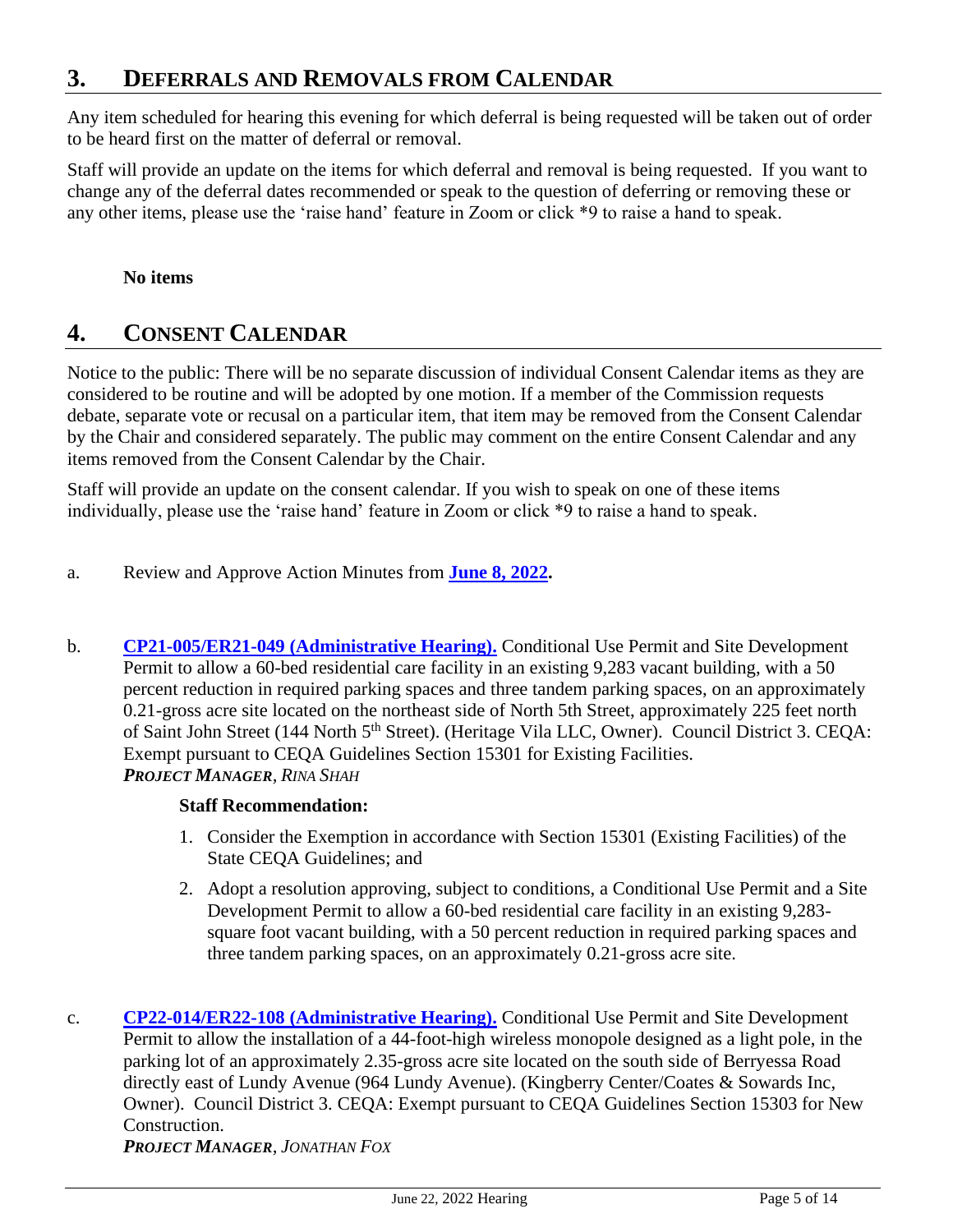#### **Staff Recommendation:**

- 1. Consider a categorical exemption in accordance with CEQA Guidelines Section 15303 for Existing Facilities; and
- 2. Adopt a resolution approving, subject to conditions, a Conditional Use Permit and Site Development Permit to allow the installation of a new 44-foot-high wireless monopole, designed as a light pole, in the parking lot of the Kingberry Center on an approximately 2.35-gross acre site.
- d. **[CP22-016/ER22-119 \(Administrative Hearing\).](https://www.sanjoseca.gov/home/showdocument?id=87173)** Conditional Use Permit to allow the removal of the existing building-mounted, stealth wireless facility, concealed in the cross of a church, for the construction of a new 60-foot-high wireless communication facility on an approximately 4.05-gross acre site located on the northeast corner of Williams Road and Nazarene Way (3275 Williams Road). (San Jose Central Church of Nazarene, Owner). Council District 1. CEQA: Exempt pursuant to CEQA Guidelines Section 15303 for New Construction. *PROJECT MANAGER, MICHELLE FLORES*

#### **Staff Recommendation:**

- 1. Consider the categorical exemption in accordance with CEQA Guidelines Section 15303 for New Construction; and
- 2. Adopt a resolution approving, subject to conditions, a Conditional Use Permit allow the removal of the existing building-mounted, stealth wireless facility for the construction of a new 60-foot-high wireless communication facility on an approximately 4.05-gross acre site.
- e. **[ET22-001 \(Administrative Hearing\).](https://www.sanjoseca.gov/home/showdocument?id=87175)** Release of the Covenant of Easement which consists of a "No Build Easement" of approximately 0.097 acres (4,241 square feet) on Parcel B (APN: 259-35- 062) and Parcel C (APN: 259-35-063), located on the east side of North Almaden Avenue, approximately 120 feet north of West Santa Clara Street (169 West Santa Clara Street). (Lyndon Partners LLC, Owner). Council District 3. CEQA: Exempt pursuant to CEQA Guidelines Section 15305 for Minor Alterations in Land Use Limitations. *PROJECT MANAGER, RINA SHAH*

#### **Staff Recommendation:**

- 1. Consider the Exemption in accordance with Section 15305 (Minor Alterations in Land Use Limitations) of the State CEQA Guidelines; and
- 2. Adopt a Resolution pursuant to San José Municipal Code Section 20.110.150 granting the petition releasing the Covenant of Easement, recorded in the Santa Clara County Recorder's Office as Document Number 13974998 on December 12, 1997, on Parcel B (APN:259-35-062) and Parcel C (APN: 259-35-063).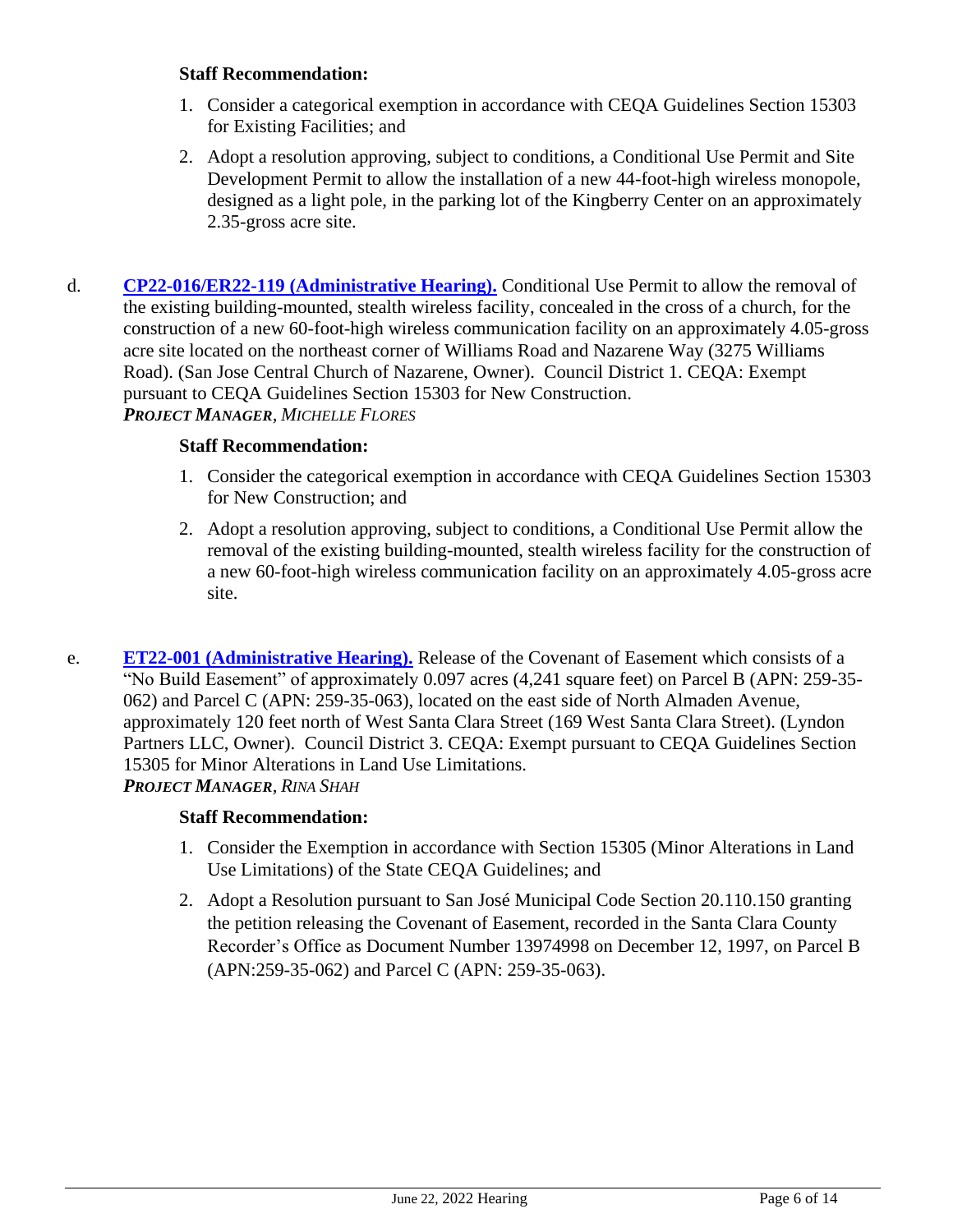f. **[C19-027, T19-028 & H19-031.](https://www.sanjoseca.gov/home/showdocument?id=87177) C19-027:** Conventional Rezoning from the R-1-8 Zoning District to the MUN Mixed Use Neighborhood Zoning District. **T19-028:** Vesting Tentative Map to subdivide one lot into 16 lots (14 residential lots, 2 common lots). **H19-031:** Site Development Permit to allow the removal of two ordinance-size trees for the construction of 14 townhouses with State Density Bonus concessions for a reduction in the side setback and setback to the public right-of-way, and a waiver for a reduction in required private open space on an approximately 0.86-gross acre site, located on the west side of Jackson Avenue between Alum Rock Avenue and San Antonio Street (101 South Jackson Avenue). (Wissmath Carolyn Trustee, Owner). Council District 5. CEQA: 101 South Jackson Avenue Townhomes Project Initial Study/Mitigated Negative Declaration.

#### *PROJECT MANAGER, ALEC ATIENZA*

#### **Staff Recommendation:**

#### **The Planning Commission recommends that the City Council take all of the following actions:**

- 1. Adopt a Resolution adopting the Mitigated Negative Declaration for the proposed 101 South Jackson Avenue Townhomes Project, for which an Initial Study was prepared, and adopting an associated Mitigation Monitoring and Reporting Plan, all in accordance with the California Environmental Quality Act (CEQA), as amended; and
- 2. Approve an Ordinance rezoning an approximately 0.86-gross acre site from the R-1- 8 Zoning District to the MUN Mixed Use Neighborhood Zoning District; and
- 3. Adopt a Resolution approving, subject to conditions, a Vesting Tentative Map to subdivide one lot to up to 16 lots (14 residential lots, 2 common lots), on an approximately 0.86-gross acre site; and
- 4. Adopt a Resolution approving, subject to conditions, a Site Development Permit to allow the removal of two ordinance-size trees for the construction of 14 townhouses with State Density Bonus concessions for a reduction in the side setback and setback to the public right-of-way, and a waiver for a reduction in private open space on an approximately 0.86-gross acre site.

## **5. PUBLIC HEARING**

Generally, the Public Hearing items are considered by the Planning Commission in the order in which they appear on the agenda. However, please be advised that the Commission may take items out of order to facilitate the agenda, such as to accommodate significant public testimony, or may defer discussion of items to later agendas for public hearing time management purposes.

a. **[H21-017/ER21-066 \(Administrative Hearing\).](https://www.sanjoseca.gov/home/showdocument?id=87179)** An appeal of the Director's approval of a Site Development Permit to allow the addition of two hydrogen fueling dispensers, an air compressor, an approximately 400-square foot hydrogen equipment, hydrogen storage tubes, a trash enclosure and a seven-foot-high concrete masonry unit (CMU)wall along the adjacent residential property, to relocate an existing storage container, and to legalize an unpermitted parking lot to the east of the existing building on an existing gas and service station property located on a 0.44-acre site located at 510 East Santa Clara Street (KPA Inc, Owner). Council District 3. CEQA: Initial Study/Mitigated Negative Declaration for the proposed hydrogen fueling station at 510 East Santa Clara Street. *PROJECT MANAGER, ANGELA WANG*

June 22, 2022 Hearing Page 7 of 14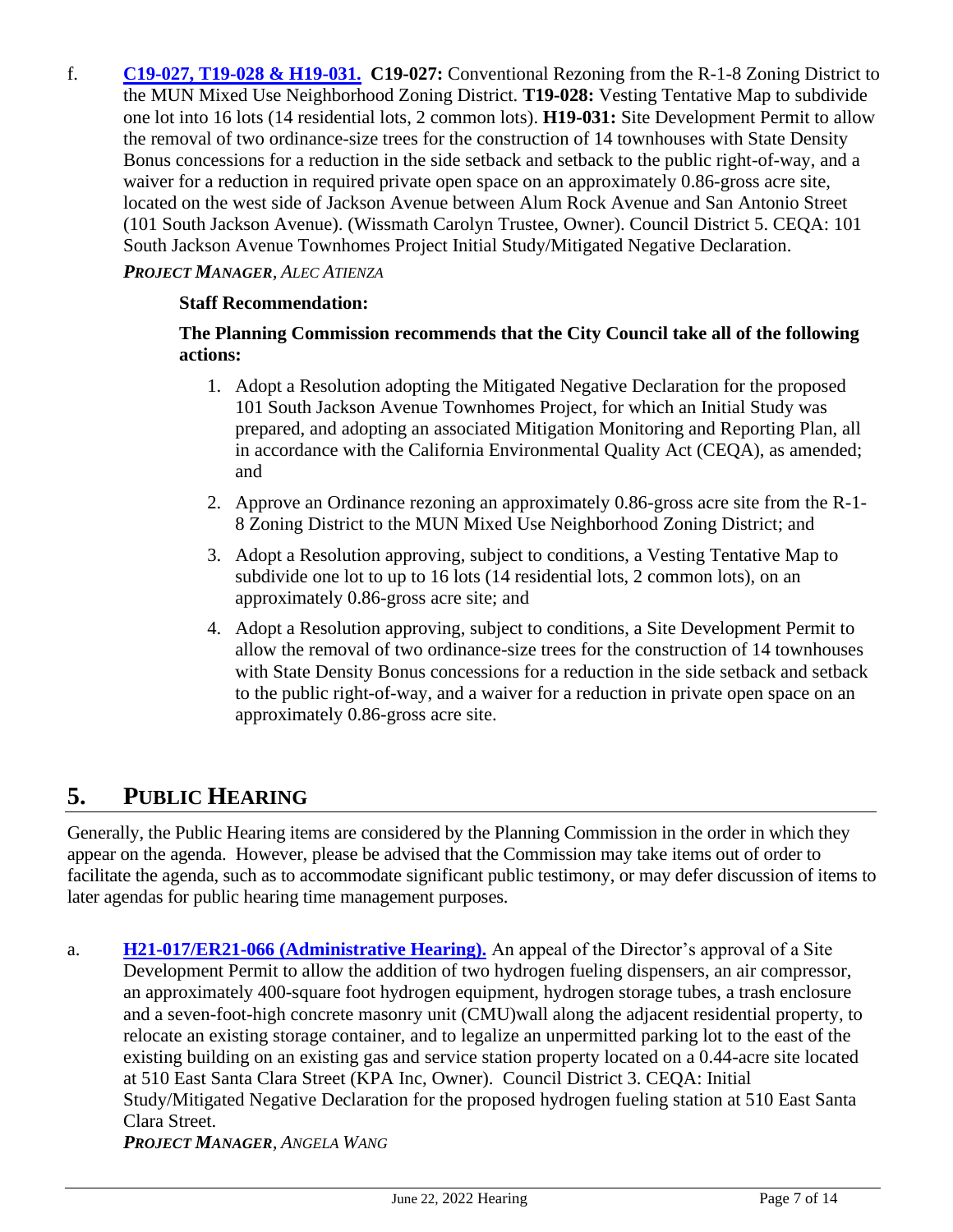#### **Staff Recommendation:**

- 1. Conduct an Administrative Hearing to consider the Appeal of the Planning Director's approval of Site Development Permit No. H21-017 for the proposed hydrogen fueling station project located at 510 East Santa Clara Street, which allows the addition of two hydrogen fueling dispensers, an air compressor, an approximately 400-square foot hydrogen equipment, hydrogen storage tubes, a trash enclosure and a seven-foot-high CMU wall along the adjacent residential property, to relocate an existing storage container, and to legalize an unpermitted parking lot to the east of the existing building on an existing gas and service station property located on a 0.44-acre site; and
- 2. Adopt a resolution denying the permit appeal and approving, subject to conditions, Site Development Permit No. H21-017 for the proposed hydrogen fueling station project located at 510 East Santa Clara Street, which allows the addition of two hydrogen fueling dispensers, an air compressor, an approximately 400-square foot hydrogen equipment, hydrogen storage tubes, a trash enclosure and a seven-foot-high CMU wall along the adjacent residential property, to relocate an existing storage container, and to legalize an unpermitted parking lot to the east of the existing building on an existing gas and service station property located on a 0.44-acre site.
- b. **PDA96-065-07 [\(Administrative Hearing\).](https://www.sanjoseca.gov/home/showdocument?id=87181)** An appeal of the Planning Director's approval of a Planned Development Permit Amendment to allow a second story addition to two existing religious assembly function halls totaling approximately 13,220 square feet, new bioretention areas, installation of a manual swing gate, landscaping, irrigation, repaving and restriping of an existing parking lot, and a Development Exception to allow an increase in height of 10 feet for nonoccupiable architectural features (domes) on an approximately 34.98-gross acre site located on the northeast corner of Gurdwara Avenue and Chaboya Road (3636 Gurdwara Avenue). (Sikh Gurdwara-San Jose, Owner). Council District 8. CEQA: Sikh Gurdwara Expansion Project Initial Study/Negative Declaration.

#### *PROJECT MANAGER, ALEC ATIENZA*

#### **Staff Recommendation:**

- 1. Conduct an Administrative Hearing to consider the Appeal of the Planning Director's approval of Planned Development Permit Amendment File No. PDA96-065-07 for a second story addition to two existing religious assembly function halls totaling approximately 13,220 square feet, new bioretention areas, installation of a manual swing gate, landscaping, irrigation, repaving and restriping of an existing parking lot, and a Development Exception to allow an increase in height of 10 feet for non-occupiable architectural features (domes) on an approximately 34.98-gross acre site, located on the east side of Gurdwara Avenue between Quimby Road and Chaboya Road (3636 Gurdwara Avenue); and
- 2. Adopt a Resolution denying the permit appeal and approving, subject to conditions, the Planned Development Permit Amendment to allow t a second story addition to two existing religious assembly function halls totaling approximately 13,220 square feet, new bioretention areas, installation of a manual swing gate, landscaping, irrigation, repaving and restriping of an existing parking lot, and a Development Exception to allow an increase in height of 10 feet for non-occupiable architectural features (domes) on an approximately 34.98-gross acre site.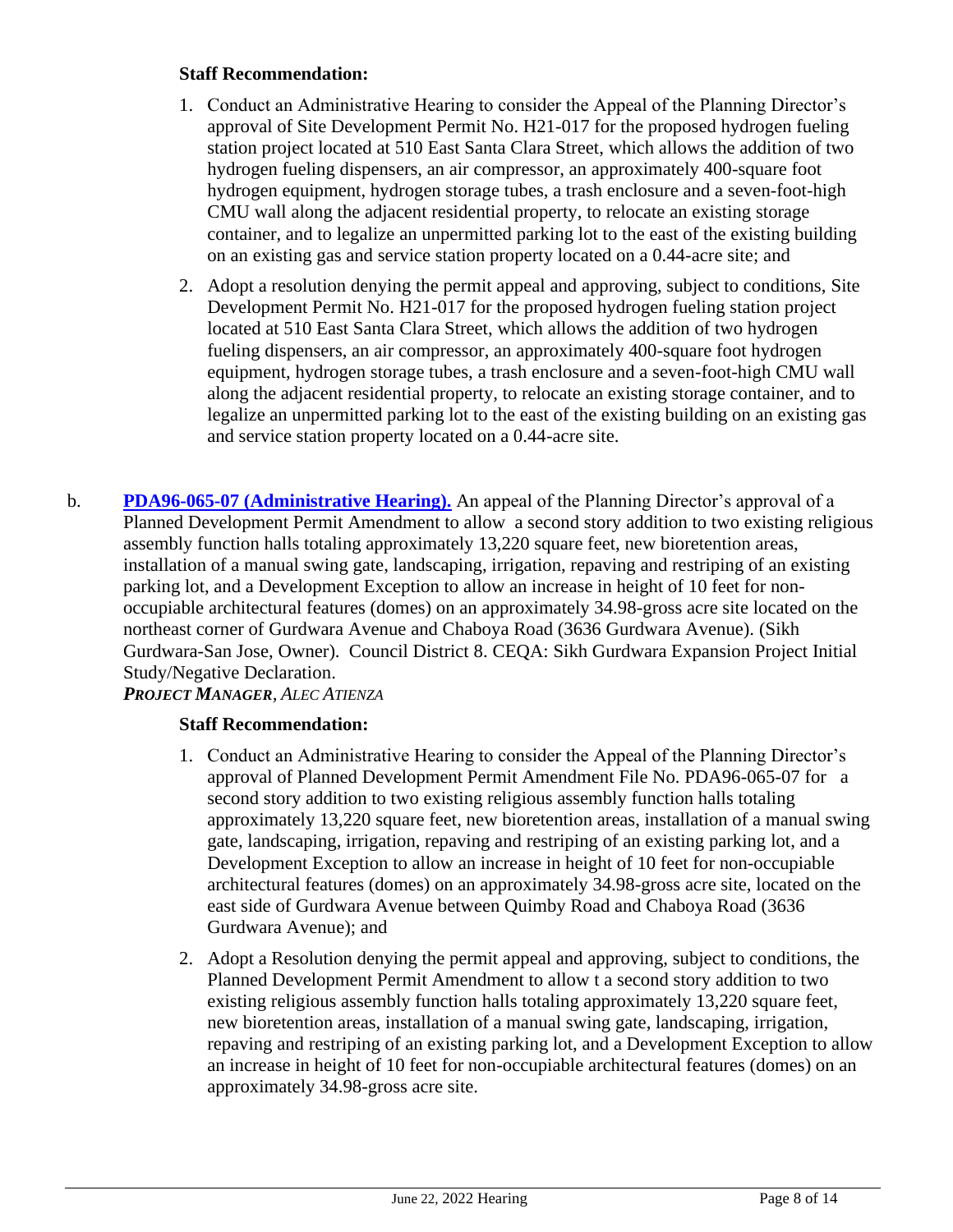## **6. REFERRALS FROM CITY COUNCIL, BOARDS, COMMISSIONS, OR OTHER AGENCIES**

**No items**

### **7. GOOD AND WELFARE**

- a. Report from City Council
- b. Subcommittee Formation, Reports, and Outstanding Business
- c. Commission Calendar and Study Sessions
- d. Recognition of Maribel Montañez's Service to the City of San Jose and Planning Commission
- e. Recognition of Rolando Bonilla's Service to the City of San Jose and Planning Commission
- f. The Public Record

## **8. ADJOURNMENT**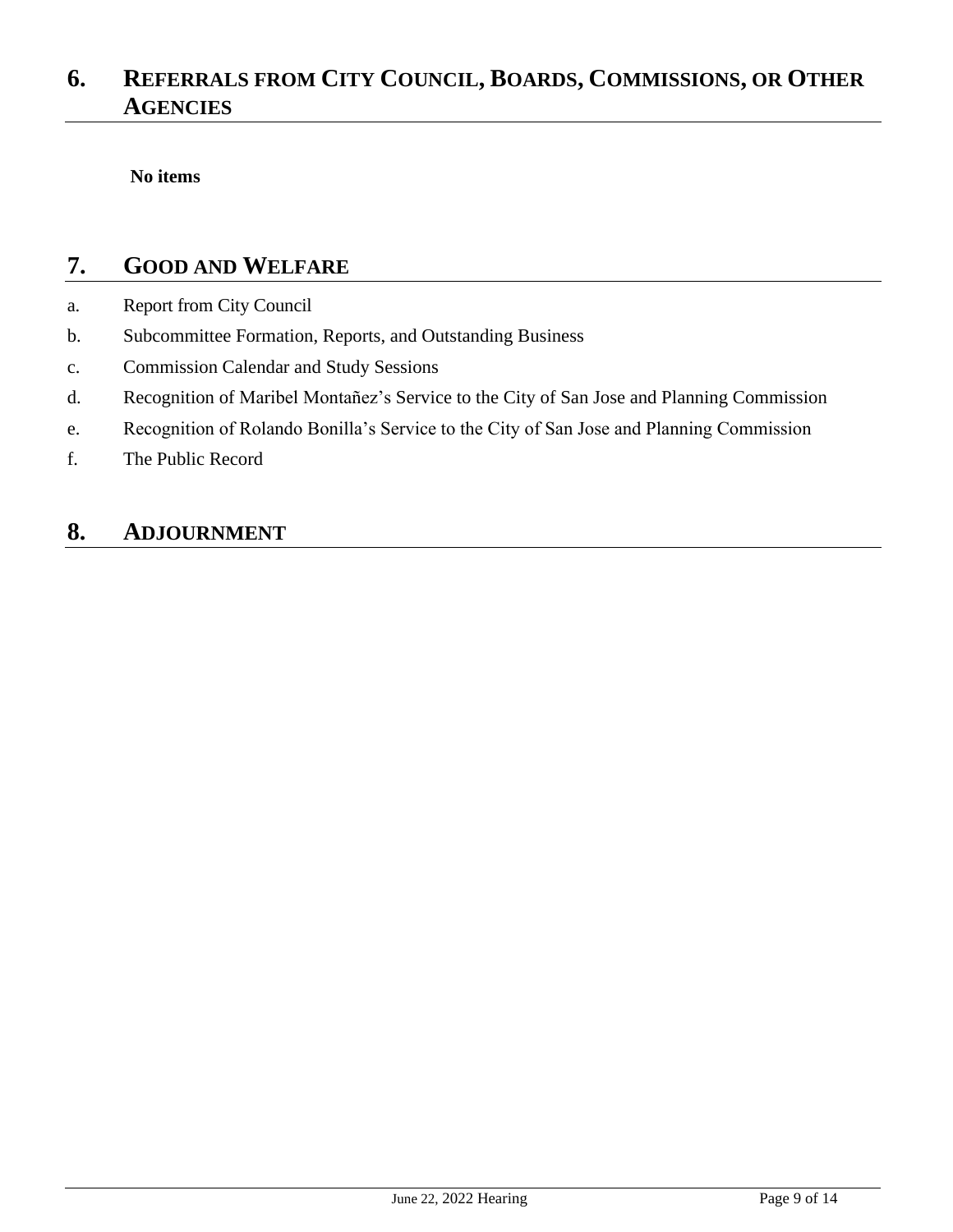### **2022 PLANNING COMMISSION MEETING SCHEDULE**

| <b>Date</b>                                                                    | <b>Time</b> | <b>Type of Meeting</b>         | <b>Location</b>        |
|--------------------------------------------------------------------------------|-------------|--------------------------------|------------------------|
| January 12                                                                     | 5:00 p.m.   | Special Meeting: Study Session | Virtual Meeting        |
| 2021 General Plan Annual Performance Review                                    |             |                                |                        |
| January 12                                                                     | 6:30 p.m.   | Regular & General Plan         | <b>Virtual Meeting</b> |
| January 26                                                                     | 6:30 p.m.   | Regular                        | <b>Virtual Meeting</b> |
| February 9                                                                     | 6:30 p.m.   | Regular & General Plan         | <b>Virtual Meeting</b> |
| February 23 - Cancelled                                                        |             |                                |                        |
| March 9                                                                        | 6:30 p.m.   | Regular & General Plan         | <b>Virtual Meeting</b> |
| March 23                                                                       | 6:30 p.m.   | Regular & General Plan         | <b>Virtual Meeting</b> |
| April 13                                                                       | 6:30 p.m.   | Regular                        | <b>Virtual Meeting</b> |
| April 27                                                                       | 6:30 p.m.   | Regular                        | <b>Virtual Meeting</b> |
| May 11                                                                         | 5:00 p.m.   | <b>Special Meeting</b>         | Virtual Meeting        |
| 2022/2023 Capital Budget & 2023/2027 Capital Improvement Program Study Session |             |                                |                        |
| May 11                                                                         | 6:30 p.m.   | Regular                        | <b>Virtual Meeting</b> |
| May 25                                                                         | 6:30 p.m.   | Regular                        | <b>Virtual Meeting</b> |
| June 8                                                                         | 6:30 p.m.   | Regular                        | <b>Virtual Meeting</b> |
| June 22                                                                        | 6:30 p.m.   | Regular                        | <b>Virtual Meeting</b> |
| July 13                                                                        | 6:30 p.m.   | Regular                        | <b>TBD</b>             |
| July 27                                                                        | 6:30 p.m.   | Regular                        | <b>TBD</b>             |
| August 10                                                                      | 6:30 p.m.   | Regular                        | <b>TBD</b>             |
| August 24                                                                      | 6:30 p.m.   | Regular                        | <b>TBD</b>             |
| September 11                                                                   | 6:30 p.m.   | Regular                        | <b>TBD</b>             |
| September 28                                                                   | 6:30 p.m.   | Regular                        | <b>TBD</b>             |
| October 12                                                                     | 6:30 p.m.   | Regular                        | <b>TBD</b>             |
| October 26                                                                     | 6:30 p.m.   | Regular                        | <b>TBD</b>             |
| November 9                                                                     | 6:30 p.m.   | Regular                        | <b>TBD</b>             |
| November 16                                                                    | 6:30 p.m.   | Regular                        | <b>TBD</b>             |
| December 7                                                                     | 6:30 p.m.   | Regular                        | <b>TBD</b>             |
| December 14                                                                    | 6:30 p.m.   | Regular                        | <b>TBD</b>             |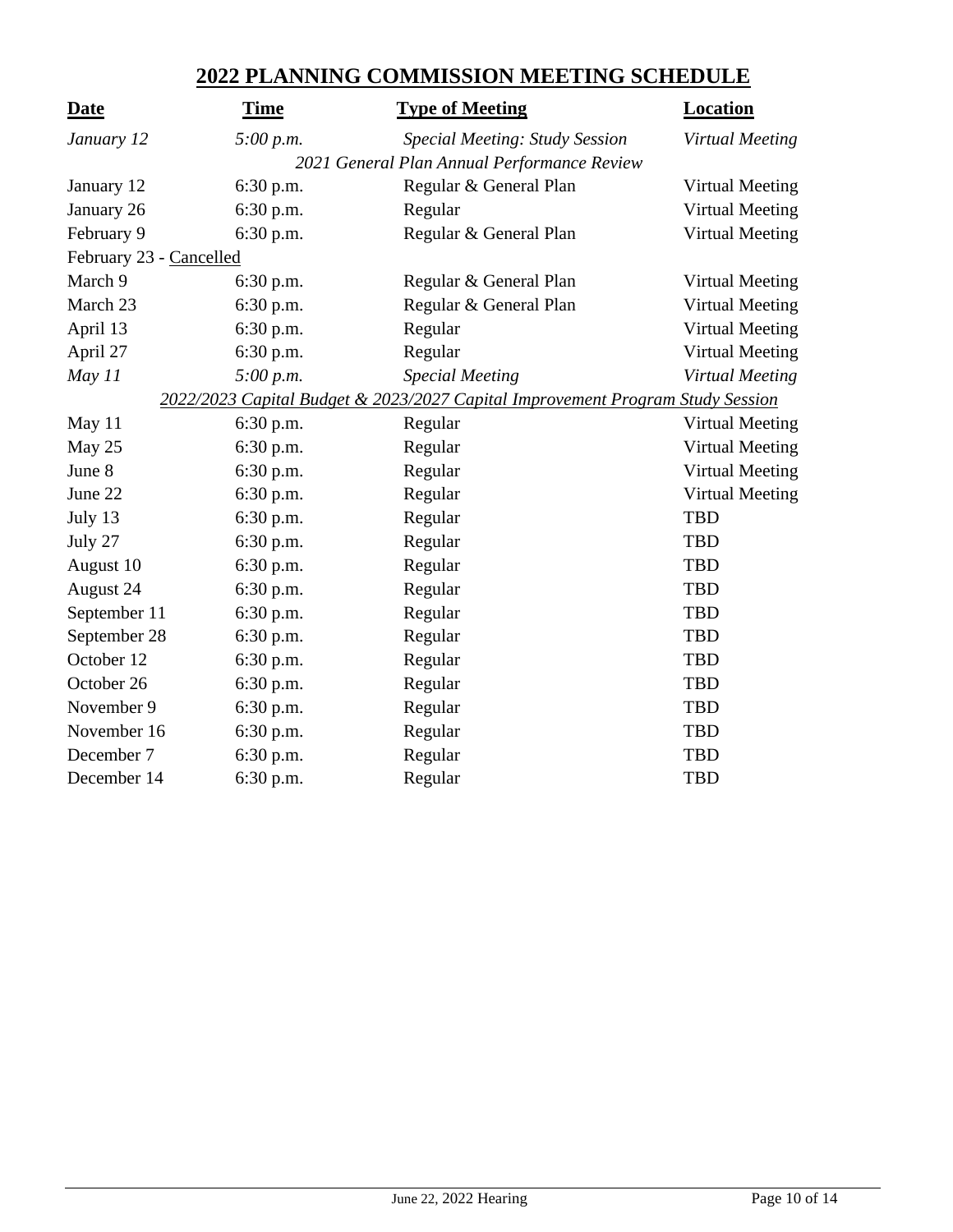#### **ABOUT THE PLANNING COMMISSION**

The Planning Commission is a eleven-member body, appointed by the City Council, which performs two types of actions:

- One type is "Quasi-Legislative" in nature in which the Planning Commission makes recommendations to the City Council regarding the adoption, amendment, or repeal of general or specific plans, Zoning Code provisions, or regulations related to the land use development, redevelopment, rehabilitation or renewal of the City, including its Capital Improvement Programs.
- The second type of action is "Quasi-Judicial" in nature in which the Planning Commission applies previously adopted legislation to particular applications and acts as a decision-making or appellate body. Examples of these types of actions include Commission decisions on Conditional Use Permits, appeals of the Planning Director's decisions on certain land use permits, and the certification of Environmental Impact Reports.

A notation of "Administrative Hearing" for an agenda item indicates that the item is a Quasi-Judicial action of the Commission in order to assist the public in understanding the role of the Planning Commission on a particular item.

To effectively manage the Planning Commission Agenda, and to be sensitive to concerns regarding the length of public hearing, the Planning Commission may determine to proceed with remaining agendized items past 11:00 p.m., or to continue this hearing to a later date, or to defer remaining items to the next regularly scheduled Planning Commission meeting date. The decision on how to proceed will be heard by the Planning Commission no later than 11:00 p.m.

#### Seating Chart within the City Council Chambers:

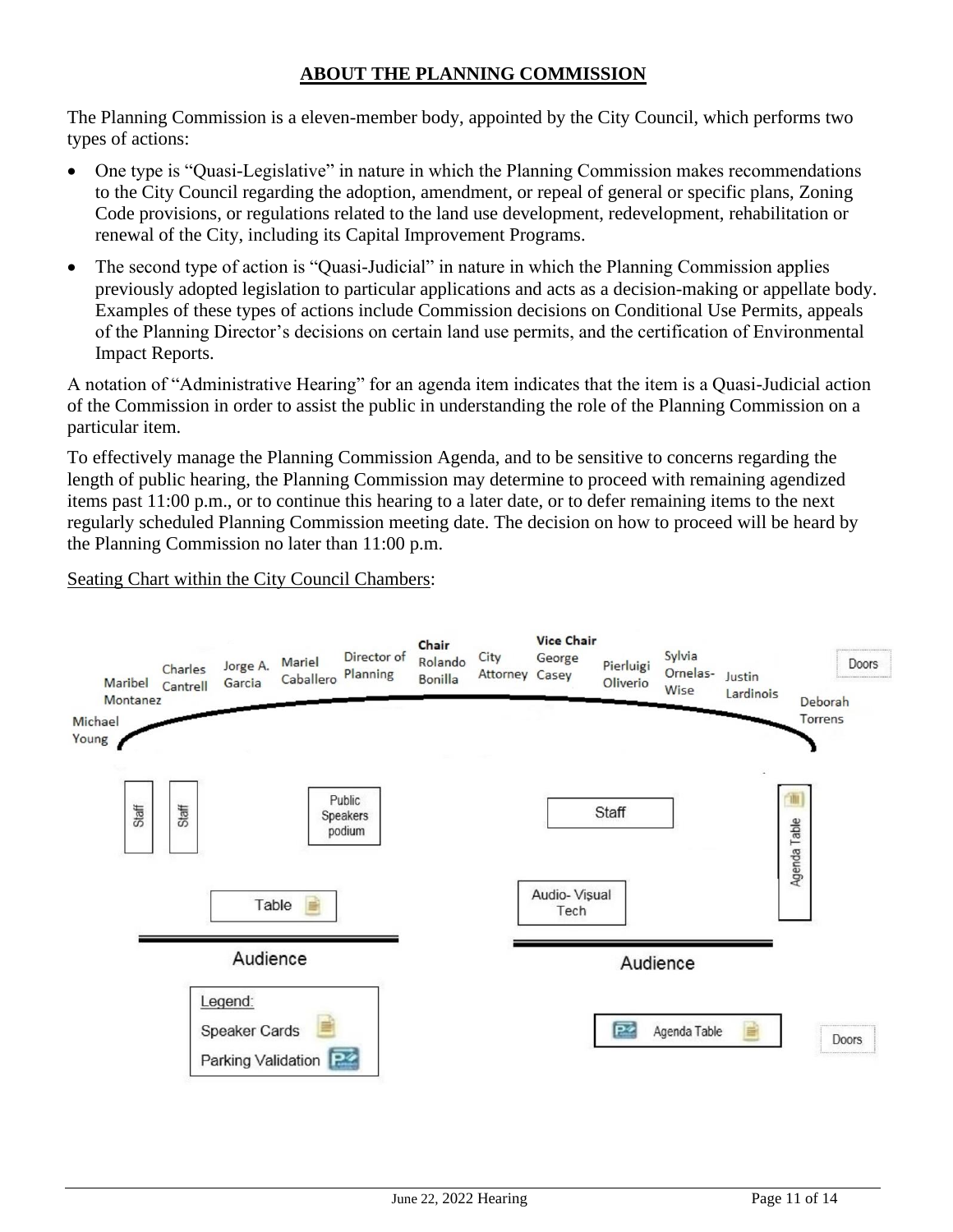The San José Planning Commission generally meets every  $2<sup>nd</sup>$  and  $4<sup>th</sup>$  Wednesday at 6:30 p.m., unless otherwise noted. Agendas and Staff Reports for Planning Commission items may be viewed on the Internet at [https://www.sanjoseca.gov/your-government/departments/planning-building-code-enforcement/planning](https://www.sanjoseca.gov/your-government/departments/planning-building-code-enforcement/planning-division/commissions-and-hearings/planning-commission)[division/commissions-and-hearings/planning-commission](https://www.sanjoseca.gov/your-government/departments/planning-building-code-enforcement/planning-division/commissions-and-hearings/planning-commission)

**The City of San José is committed to open and honest government and strives to consistently meet the community's expectations by providing excellent service, in a positive and timely manner, and in the full view of the public. The City Code of Ethics may be viewed on-line at** <https://www.sanjoseca.gov/home/showdocument?id=11915>

All public records relating to an open session item on this agenda, which are not exempt from disclosure pursuant to the California Public Records Act, that are distributed to a majority of the legislative body will be available for public view by clicking the link associated specifically to documents on this agenda, at the same time that the public records are distributed or made available to the legislative body. Any draft contracts, ordinances and resolutions posted on the Internet site or distributed in advance of the Council meeting may not be the final documents approved by the City Council. Contact the Office of the City Clerk at (408) 535-1260 or [CityClerk@sanjoseca.gov](mailto:CityClerk@sanjoseca.gov) for the final document.City Hall is currently closed due to the COVID-19 shelter-in-place and records are not available for in-person inspection.

Planning Commission hearings are video recorded and broadcasted live. To view the live broadcast or past hearing recordings go to the Internet website: [https://sanjose.granicus.com/ViewPublisher.php?view\\_id=51](https://sanjose.granicus.com/ViewPublisher.php?view_id=51)

If you have any agenda questions, please contact Support Staff at (408) 535-3505 or email [PlanningSupportStaff@sanjoseca.gov.](mailto:PlanningSupportStaff@sanjoseca.gov) Thank you for taking the time to attend today's meeting. We look forward to seeing you at future meetings.

### **FREQUENTLY USED ABBREVIATIONS**

- **CEQA** California Environmental Quality Act
- **CP** Conditional Use Permit
- **DA** Development Agreement
- **PD** Planned Development Permit
- **PDC** Planned Development Zoning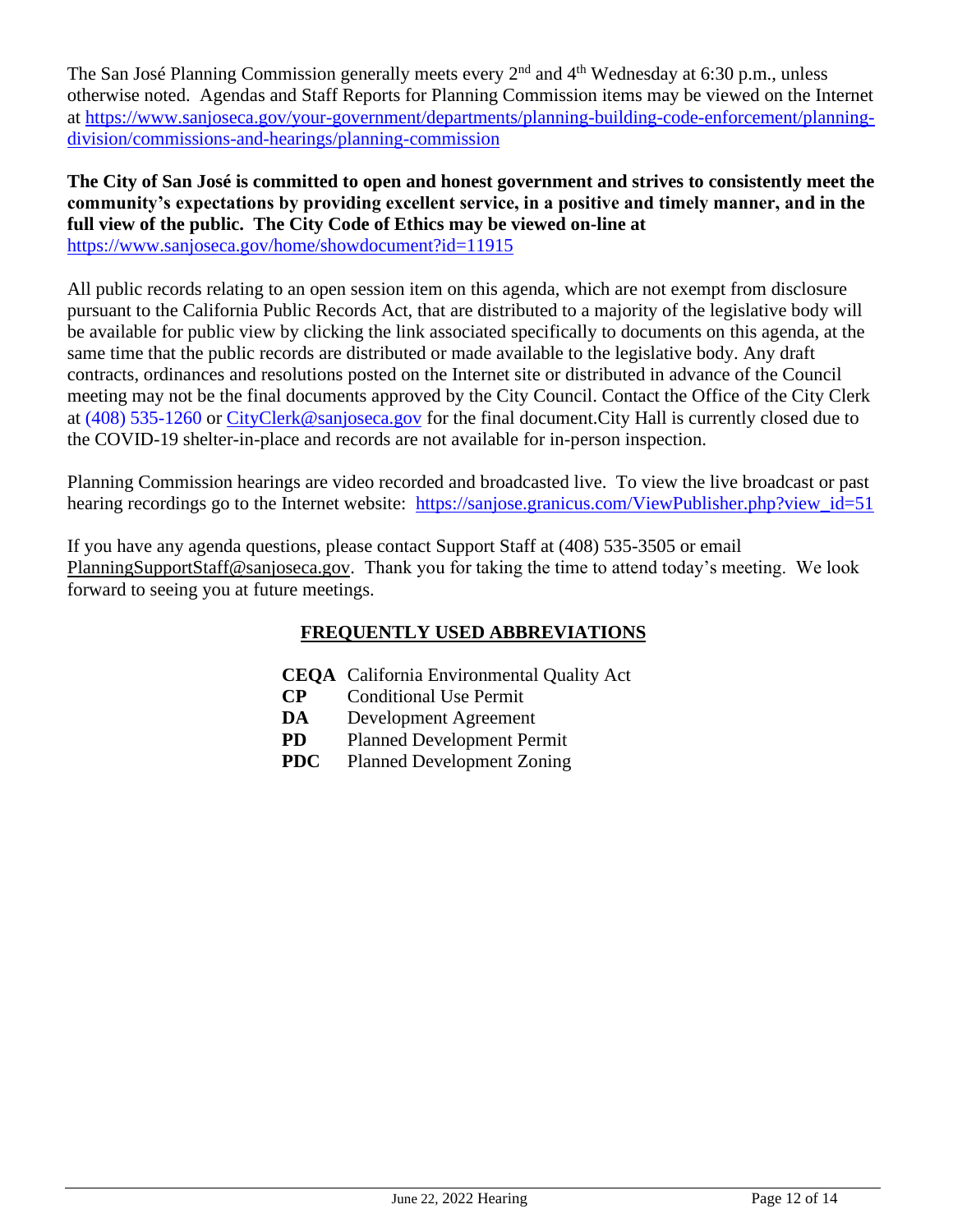#### **CITY OF SAN JOSÉ CODE OF CONDUCT FOR PUBLIC MEETINGS IN THE COUNCIL CHAMBERS AND COMMITTEE ROOMS**

The Code of Conduct is intended to promote open meetings that welcome debate of public policy issues being discussed by the City Council, Redevelopment Agency Board, their Committees, and City Boards and Commissions in an atmosphere of fairness, courtesy, and respect for differing points of view.

- 1. Public Meeting Decorum:
	- a) Persons in the audience will refrain from behavior, which will disrupt the public meeting. This will include making loud noises, clapping, shouting, booing, hissing or engaging in any other activity in a manner that disturbs, disrupts or impedes the orderly conduct of the meeting.
	- b) Persons in the audience will refrain from creating, provoking or participating in any type of disturbance involving unwelcome physical contact.
	- c) Persons in the audience will refrain from using cellular phones and/or pagers while the meeting is in session.
	- d) Appropriate attire, including shoes and shirts are required in the Council Chambers and Committee Rooms at all times.
	- e) Persons in the audience will not place their feet on the seats in front of them.
	- f) No food, drink (other than bottled water with a cap), or chewing gum will be allowed in the Council Chambers and Committee Rooms, except as otherwise pre-approved by City staff.
	- g) All persons entering the Council Chambers and Committee Rooms, including their bags, purses, briefcases and similar belongings, may be subject to search for weapons and other dangerous materials.
- 2. Signs, Objects or Symbolic Material:
	- a) Objects and symbolic materials, such as signs or banners, will be allowed in the Council Chambers and Committee Rooms, with the following restrictions:
		- No objects will be larger than 2 feet by 3 feet.
		- No sticks, posts, poles or other such items will be attached to the signs or other symbolic materials.
		- The items cannot create a building maintenance problem or a fire or safety hazard.
	- b) Persons with objects and symbolic materials such as signs must remain seated when displaying them and must not raise the items above shoulder level, obstruct the view or passage of other attendees, or otherwise disturb the business of the meeting.
	- c) Objects that are deemed a threat to persons at the meeting or the facility infrastructure are not allowed. City staff is authorized to remove items and/or individuals from the Council Chambers and Committee Rooms if a threat exists or is perceived to exist. Prohibited items include, but are not limited to: firearms (including replicas and antiques), toy guns, explosive material, and ammunition; knives and other edged weapons; illegal drugs and drug paraphernalia; laser pointers, scissors, razors, scalpels, box cutting knives, and other cutting tools; letter openers, corkscrews, can openers with points, knitting needles, and hooks; hairspray, pepper spray, and aerosol containers; tools; glass containers; and large backpacks and suitcases that contain items unrelated to the meeting.